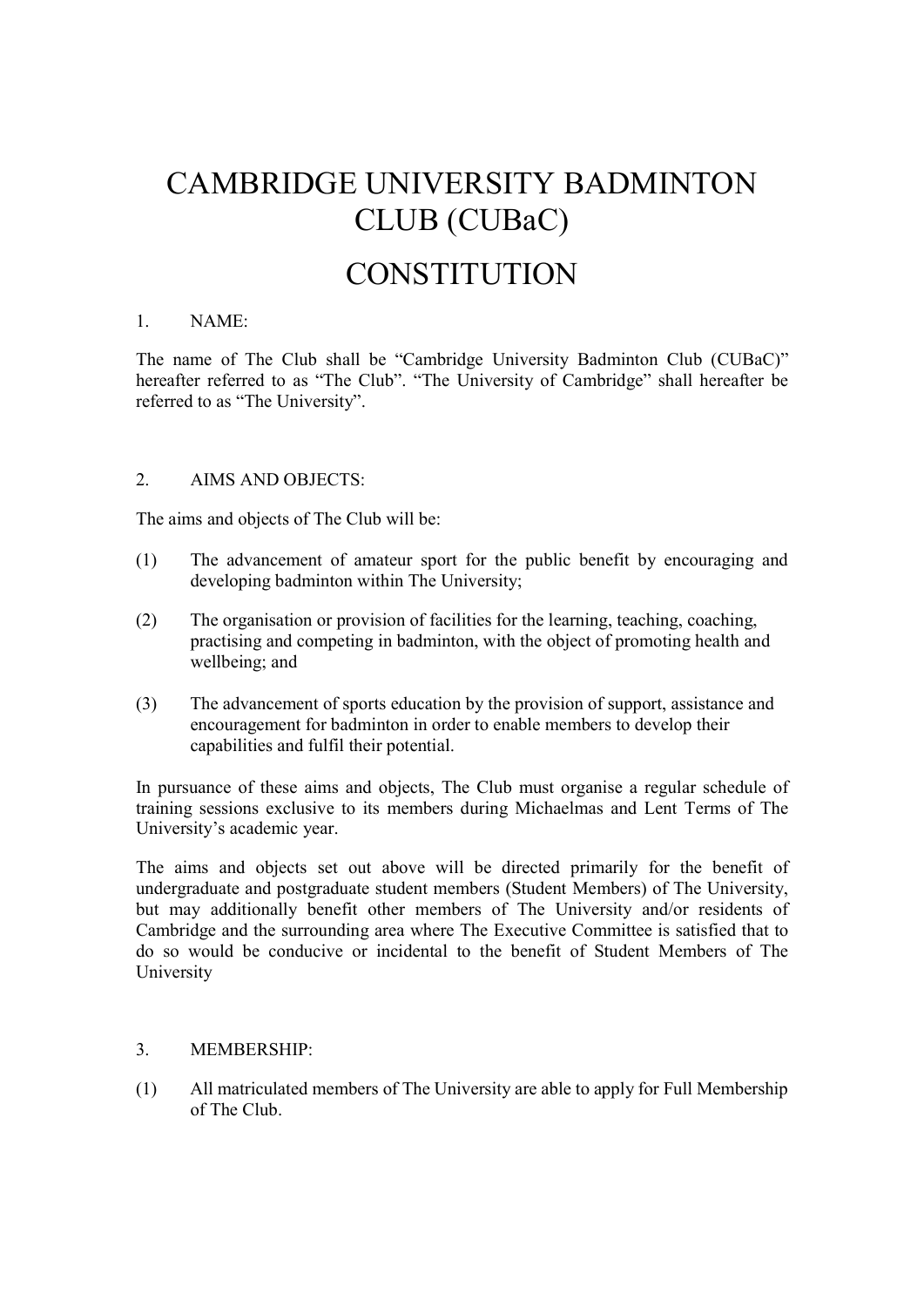- (2) Associate Membership of The Club shall be open to
	- (a) Alumni;
	- (b) Non-matriculated members of The University; and
	- (c) Members of establishments associated with The University

in all cases at the President's discretion.

- (3) Half Membership of The Club shall be open to matriculated members of The University who will reside outside of Cambridge for a significant part of the academic year and hence will be unable to attend more than half of the training sessions and matches, in all cases at the unanimous discretion of the Executive Committee (see 5(2)). The value of the Half Membership fee shall be set by the Executive Committee on a yearly basis. The amount shall fall between 50% and 100% of the Full Membership fee. Any Half Member attending more than half of the training sessions during the season will be liable to pay Full Membership fees. Other than the aforementioned, Half Members have the same rights as Full Members within The Club, and are expected to represent The Club in BUCS matches or Varsity during the course of the year.
- (4) Application is via a trial session organised and publicised by The Committee at the start of every academic year. Half & Full Members who were not selected to participate in the previous year's Varsity match will also be required to re-apply via the trial session.
- (5) Offers of membership of The Club must made following the trial session and must be based on badminton ability alone.
- (6) The only people able to make offers of membership to men are the President and the Men's Captain(s).
- (7) The only people able to make offers of membership to women are the President and the Women's Captain(s)
- (8) There must be an annual fee for membership, which shall be determined by The Club on an annual basis before the trial session.
- (9) An offer holder of membership of The Club will become a member only when the Junior Treasurer has received from the offer holder full payment of the annual fee.
- (10) The Executive Committee (see 5(2)) may expel any member whose conduct seems likely to bring The Club into disrepute. Such expulsion shall be undertaken in accordance with Section 8, and is subject to confirmation at the next General Meeting of The Club. Any person expelled shall have the right of appeal to the Senior Treasurer.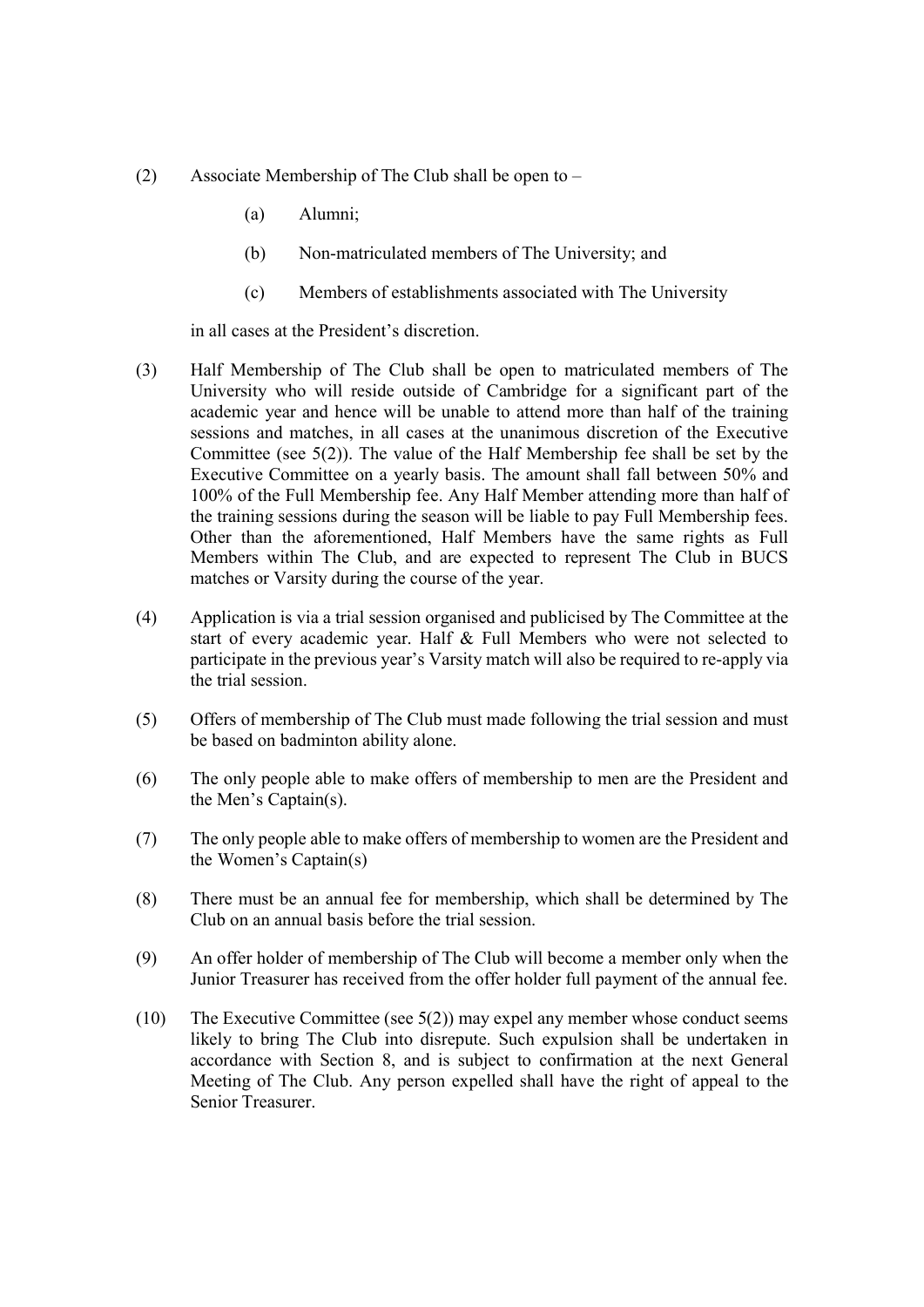(11) All members will be subject to the regulations of the constitution and by joining The Club will be deemed to accept these regulations, as well as any rules/codes of practice that The Club has adopted.

#### 4. EQUALITY OF OPPORTUNITY

- (1) The Club is committed in its pursuit of sporting excellence to equality of opportunity and to a proactive and inclusive approach to equality, which supports and encourages all under-represented groups, promotes an inclusive culture, and values diversity.
- (2) The Club is committed to everyone having the right to enjoy their sport in an environment free from threat of intimidation, harassment and abuse.
- (3) The Club has a responsibility to oppose discriminatory behaviour and promote equality of opportunity.
- (4) The Club will deal with any incidence of discriminatory behaviour seriously, according to club disciplinary procedures as detailed in section 9.

#### 5. THE COMMITTEE AND EXECUTIVE COMMITTEE:

- (1) The day-to-day management of The Club's affairs shall be in the hands of The Committee, which will be elected annually at the Annual General Meeting (AGM), with the exception of the Senior Treasurer who shall be appointed by the Executive Committee (see 5(2)), subject to the approval of the Sports Club Registration Sub-Committee.
- (2) A subset of The Committee shall be called "The Executive Committee" and must consist of a President, Secretary, and Junior Treasurer, all of whom must be members of The Club. The Executive Committee shall also have a Senior Treasurer, who shall be a member of the Regent House, or other person approved by the Junior Proctor or Sports Club Registration Sub-Committee. The Senior Treasurer must be appointed by the elected members of The Executive Committee and must be ex officio a member of The Executive Committee. The Senior Treasurer shall ensure that there is in place proper finance, administration and regulation of the Club.
- (3) In addition to The Executive Committee, The Committee must contain, but not be limited to, the following positions -
	- (a) Men's Captain(s);
	- (b) Women's Captain(s);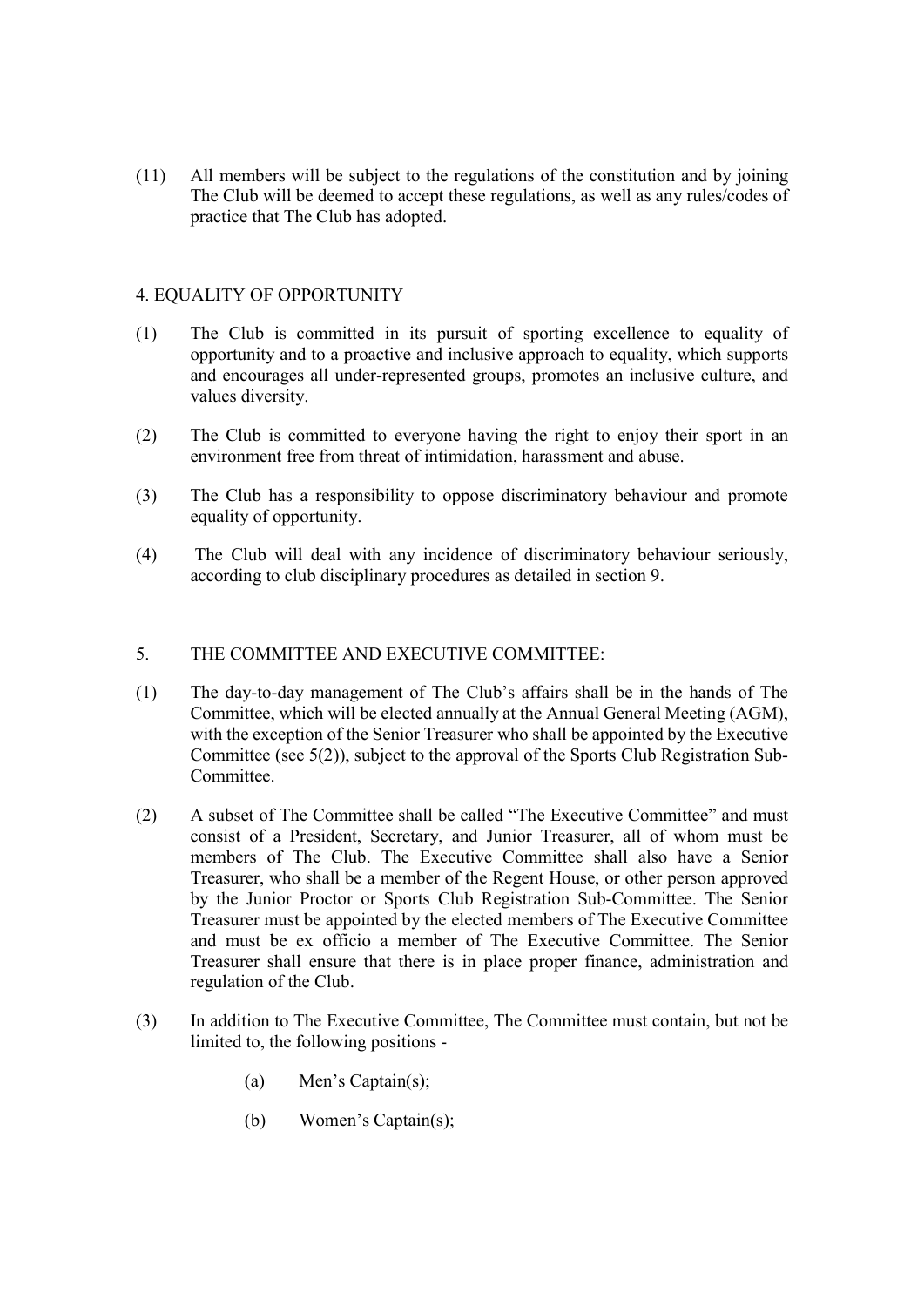- (c) Mixed Captain(s);
- (d) Development Squad Leader(s); and
- (e) League Secretaries for management of the inter-college leagues

The committee positions  $5(3)(a)-5(3)(e)$  inclusive are hereafter referred to as the "Compulsory Positions".

- (4) The Executive Committee has the sole power to decide upon the number of the Compulsory Positions.
- (5) The Executive Committee has the sole power to create positions extra to the Compulsory Positions.
- (6) A majority of the elected members of the Executive Committee must be full-time undergraduate or postgraduate students of the University.
- (7) Meetings of The Committee shall be chaired by the President or in his/her absence another member of the Executive Committee. The quorum for a meeting of the Committee must be half of the number of Committee members and a written record of each meeting shall be kept.
- (8) The Committee will be responsible for adopting new policy and codes of practice, and making rules and bye-laws for the conduct of the Club's activities and management of its affairs and must adopt such means as they think sufficient to bring these to the notice of the members. Any such policies, codes, rules and byelaws shall be binding on all members.
- (9) The Executive Committee will have powers to appoint any non-voting advisers to the Executive Committee as necessary to fulfil its business.

# 6. GENERAL MEETINGS:

- (1) The Club shall hold an Annual General Meeting (AGM) during each Academic year of The University. The AGM shall be held in Cambridge during Easter Full Term. All Members shall be entitled to attend any General Meeting. All Half and Full Members shall be entitled to vote. At least fourteen days written (including via email) notice shall be given to Members before the AGM.
- (2) The AGM shall approve Minutes of the last General Meeting and The Club's Accounts for the preceding year, elect the Committee for the year ahead and conduct such other business as is necessary.
- (3) Candidates may apply to The Executive Committee to run for Committee positions prior to the date of the AGM, and in this instance should provide a short manifesto.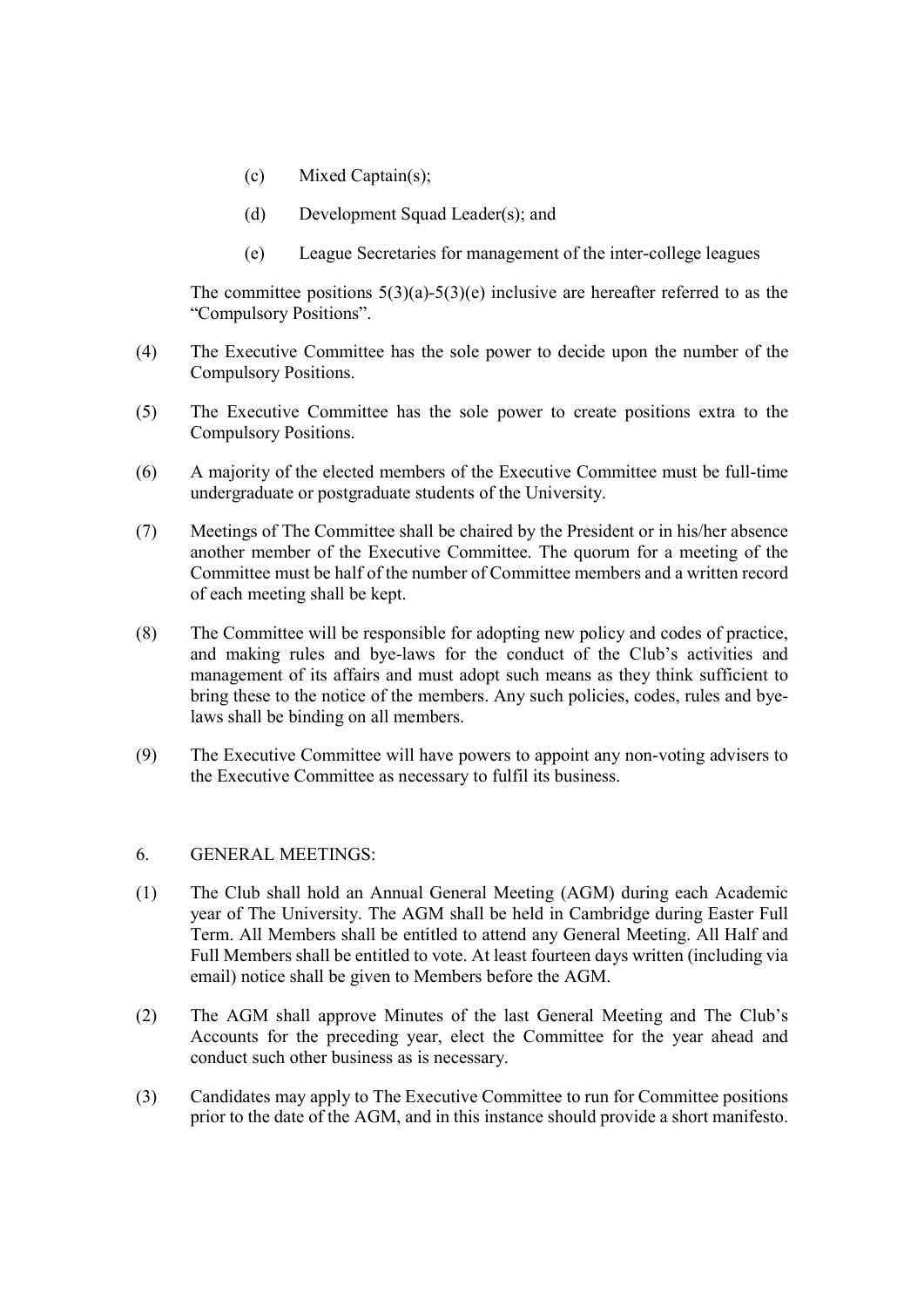Candidates may also apply to run for Committee positions during the AGM, and in this instance must be seconded by two other members. Voting shall be by secret ballot. Voting must be by First Past The Post whereby the winning candidate, or prevailing motion, is s/he who commands a simple majority.

- (4) An Extraordinary General Meeting (EGM) may be held at any time during Full Term. It shall be held in Cambridge and may be called by The Committee or at the written request of at least one quarter of The Club's members. Seven days written (including via email) notice shall be given to Members before an EGM is held. An EGM shall have the same powers as an AGM.
- (5) The President, or in his/her absence the Secretary, shall take the Chair at any General Meeting. In the absence of the President and the Secretary the members present at the meeting shall elect a Chairperson for that meeting. The quorum for a General Meeting shall be one third of The Club's members and a written record of every General Meeting shall be kept.
- (6) The option to re-open nominations (RON) must be available to the voting members for the election of every member to the Committee.
- (7) In the event of a General Meeting leaving a position(s) on the Committee unfilled, the Committee has the power to re-open applications or co-opt a member to the unfilled position. If the unfilled position is a Compulsory Position as in 4(2) then the Committee must co-opt a member to the unfilled position. Otherwise The Committee may distribute the roles and responsibilities of the unfilled position among its members as it sees fit.

# 7. FINANCIAL & LIABILITY MATTERS:

- (1) The Club must maintain a banking account with a suitable Bank or Building Society to hold its funds.
- (2) It shall be the responsibility of the Junior Treasurer to ensure that monies received are properly accounted for, and that The Club's financial records are kept in good order. In particular, the Junior Treasurer must ensure continuity of Cambridge resident signatories for any bank accounts held by The Club.
- (3) The Senior Treasurer shall make arrangements for The Club's Accounts to be properly audited, either by himself/herself, or by some other person approved under University Ordinances.
- (4) The Senior Treasurer shall not be liable for any financial debt or other obligation of The Club unless he or she has personally authorised such a debt in writing.
- (5) For so long as The Club shall be Registered with the Junior Proctor or University Sports Service, it shall be the duty of The Committee to ensure that The Club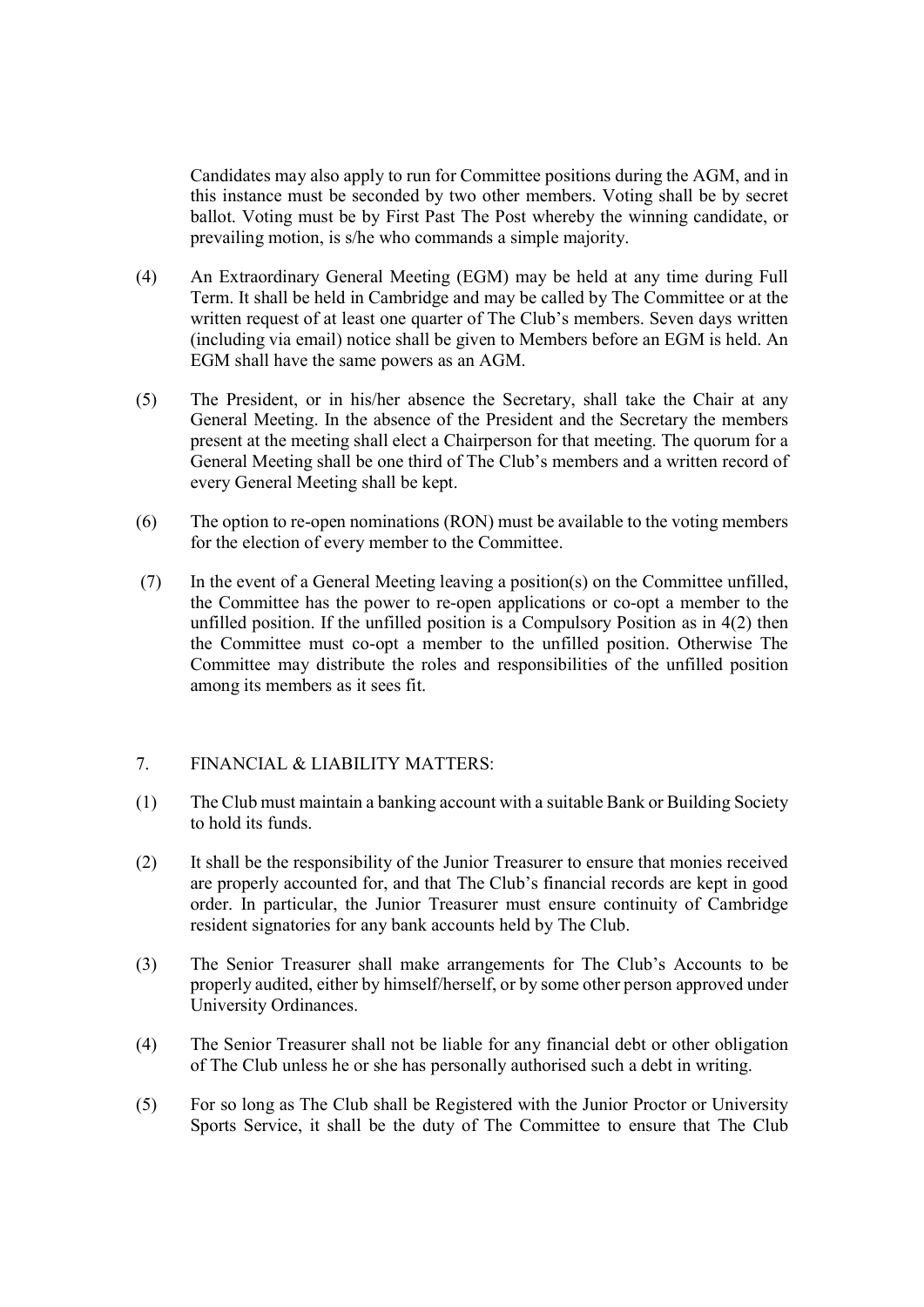complies with the requirements for Registration as a University Society or as a University Sports Club, respectively.

- (6) The Executive Committee (acting by its members) is authorised to enter into contractual arrangements with third parties for and on behalf of all members, but only to the extent reasonably necessary for the proper performance of its duties pursuant to the constitution and acting always in the best interests of the Club and its members. Non-Executive Committee members are not entitled to enter into contractual arrangements for and on behalf of other members unless expressly authorised in writing by the Executive Committee.
- (7) When entering into contractual arrangements pursuant to clause 7(6), the Executive Committee shall endeavour to agree a contractual limit on the members' liability which does not exceed the assets of the Club from time to time, or, if not possible, a reasonable limit of liability taking into account the nature of the contract and the circumstances.
- (8) All monies drawn against Club funds should be authorised by at least two members of the Executive Committee (including the Junior Treasurer), either by signature, or access to online banking facilities.
- (9) The assets of the Club shall be held on trust by the members of the Executive Committee as trustees for the benefit of the Club and its members.

# 8. CHANGES TO THE CONSTITUTION:

(1) The Constitution may be amended at either a General Meeting, with approval of at least two-thirds of those present and a quorum of one third of The Club's members, or by the unanimous decision of those present at a Committee meeting, with a quorum of two-thirds of The Committee. Proposed changes must be circulated at least seven days prior to a General Meeting. Any amendments are subject to approval by the University Proctors or University Sports Service as appropriate, and must be received by the relevant party within fourteen days of the vote.

#### 9. DISCIPLINARY PROCESSES

(1) Subject to the remainder of this clause 9, the Executive Committee shall have the authority to expel or to suspend a member or members whose actions are felt to be such as to bring the Club into disrepute, or gravely harm the interests of its members.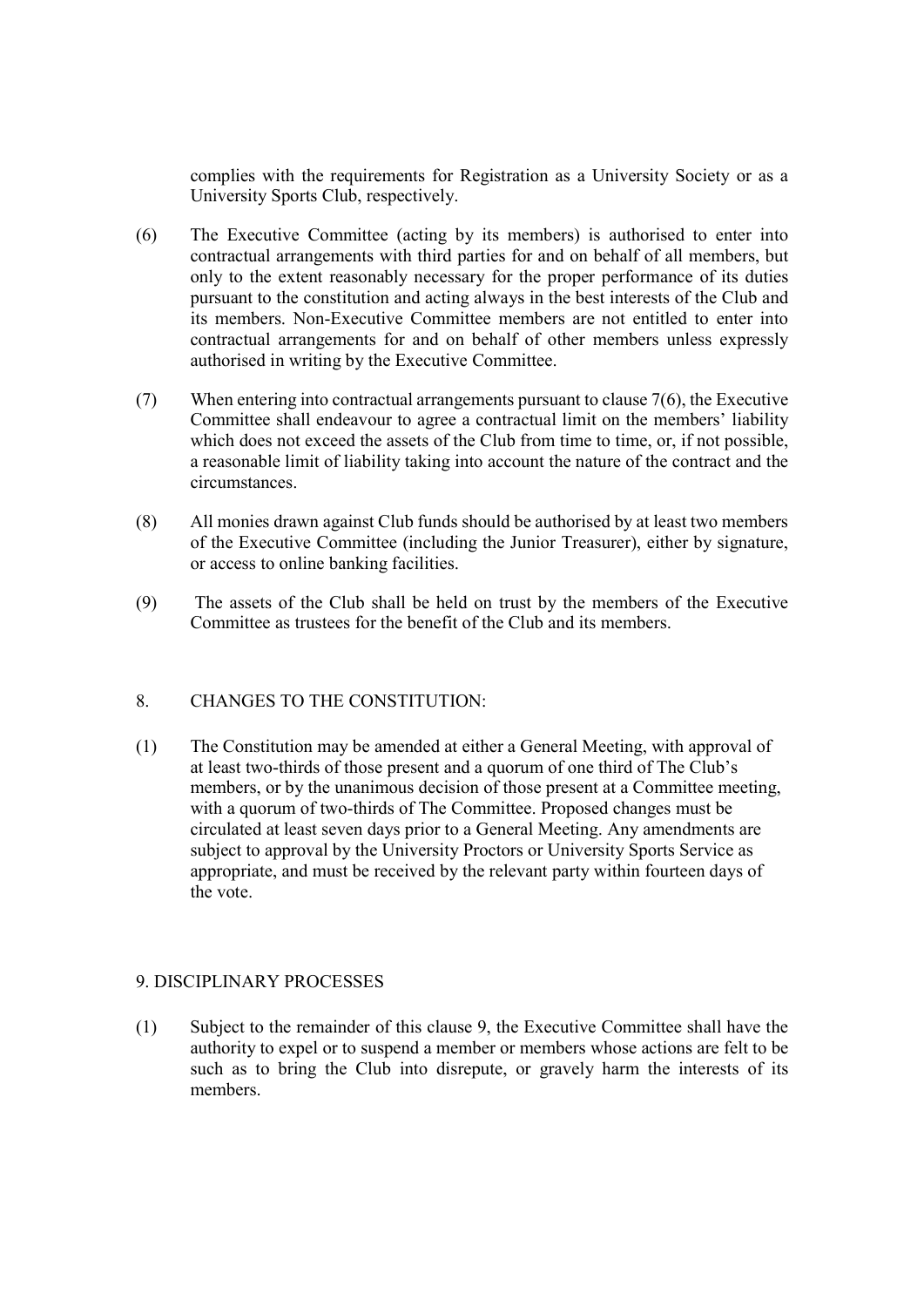- (2) The Executive Committee may also take other disciplinary action in respect of a member of the Club, commensurate with the seriousness of the offence. The Executive Committee may take action as a result of member behaviour within any Club-organised activities.
- (3) Written notice of any investigation will be provided within seven days of a complaint/decision. In the case of serious misconduct, the Club Executive Committee, in consultation with the Senior Treasurer, may suspend a member pending the outcome of the investigation.
- (4) The expulsion of a member can only be effected following a majority vote of all Executive Committee members, excluding the Senior Treasurer, and in circumstances where: (a) the member has been given at least fourteen days' notice in writing of the meeting of the Executive Committee at which the expulsion or suspension will be proposed and the reasons why it is to be proposed; and (b) the member or, at the option of the member, a representative (who need not be a member of the Club) has been allowed to make representations to the meeting.
- (5) In the event of an expulsion, the excluded member is required to return all equipment, documents and finances belonging to the Club within 7 days. They will not be entitled to any full or partial refund of annual subscriptions.
- (6) If a member who has been excluded, suspended or subject to other disciplinary action pursuant to clause 9(2) wishes to appeal the decision, that appeal should be made to the Sports Club Registration Sub-Committee which will assess the appeal in consultation with the Club's Senior Treasurer.
- (7) University members subject to disciplinary action have the right to lodge a further formal complaint with the University.

# 10. COMPLAINTS PROCESSES

- (1) Any complaints must be submitted in writing to the Executive Committee in an expedient manner. Complaints should be treated confidentially and must not be distributed publicly.
- (2) Complaints against a member(s) of the Executive Committee may be lodged with the Senior Treasurer, or, where a further conflict of interest arises, with the Sports Service who will advise on the appropriate procedures depending on the nature of the complaint.
- (3) The Executive Committee will meet to hear any member complaints within 28 days of a complaint being lodged.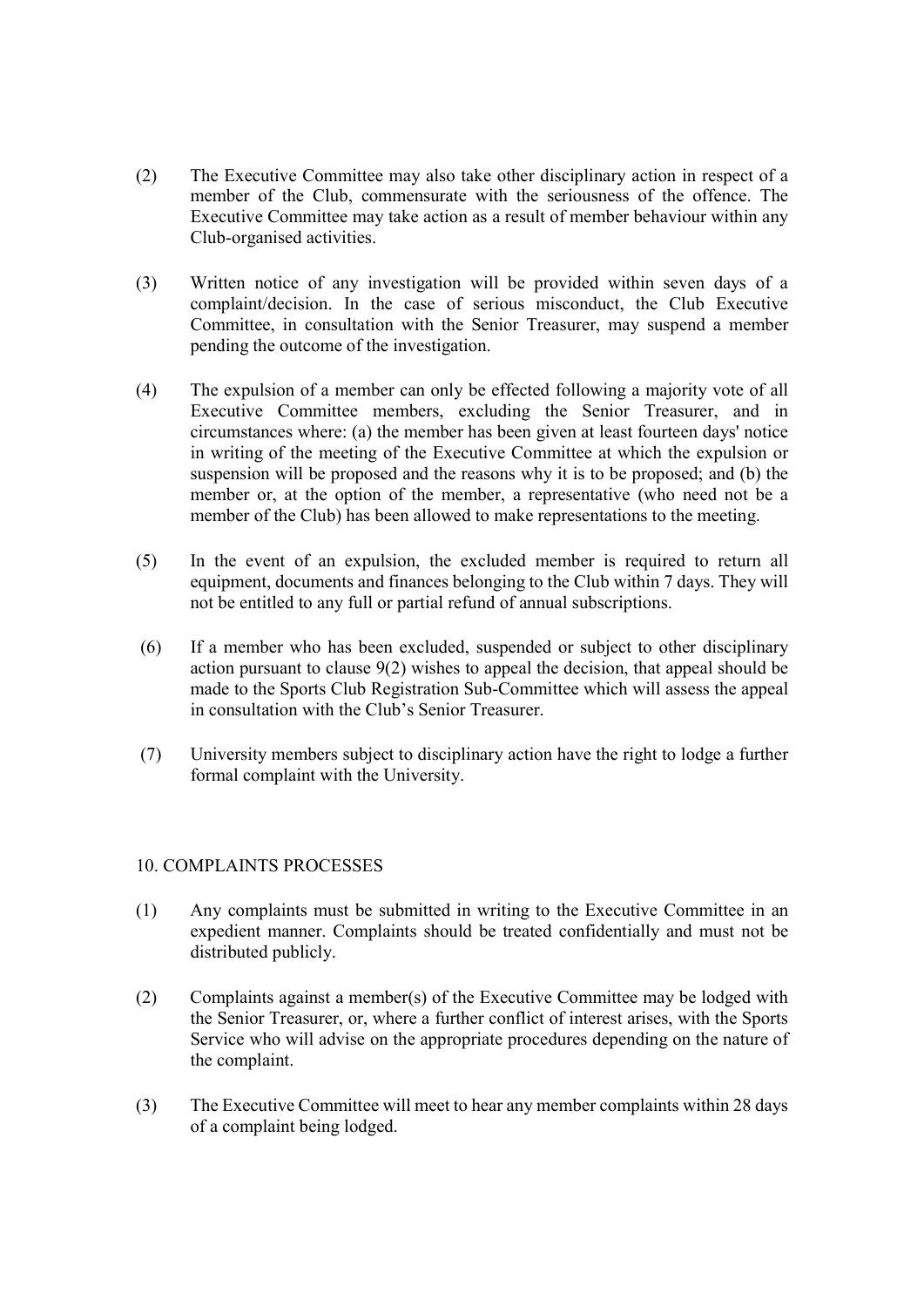#### 11. DISSOLUTION:

- (1) The Club may be dissolved at a General Meeting provided that at least twenty-one days written notice of the intention to dissolve The Club has been given to the members. At least two-thirds of those present and voting at the General Meeting must vote in favour of the motion for Dissolution for it to be effective. The quorum for a motion of Dissolution is three-quarters of The Club's members.
- (2) Any motion for Dissolution of The Club shall provide that assets remaining after all liabilities have been met shall be transferred either to another Registered University Society, or to the Societies' Syndicate.

# 12. ELIGIBILITY IN UNIVERSITY, INTER-UNIVERSITY, AND EXTRA-UNIVERSITY MATCHES:

- (1) Full and Half Members of The Club will be eligible for the 'Varsity Match' in accordance with Blues Committee rules. Full and Half Members will also be eligible to compete in all other matches (e.g. BUCS, South Cambridgeshire League).
- (2) Associate Members will be eligible to compete in all fixtures save where their status renders them ineligible according to competition rules.

# 13. INTERCOLLEGIATE COMPETITION:

- (1) The League Secretaries shall be responsible for maintaining a set of rules for intercollegiate badminton and for communicating these rules to the captains of the college teams at the beginning of the academic year.
- (2) The League Secretaries shall be responsible for the running of intercollegiate badminton events. These must include, but need not be restricted to, an "Open League", a "Ladies' League", and "Inter-college Cuppers". Further, there must be three Cuppers events: "Open Cuppers", "Ladies' Cuppers", and "Mixed Cuppers".

#### 14. DEVELOPMENT SQUAD:

- (1) The Development Squad Leader(s) shall be responsible for the organisation and running of the Development Squad.
- (2) The Development Squad's aim shall be to provide high-level college players with an opportunity to train together and be coached, with feather shuttles, enabling their ability to progress. In this manner, The Development Club shall function as an intermediate level between college- and university-level badminton, facilitating the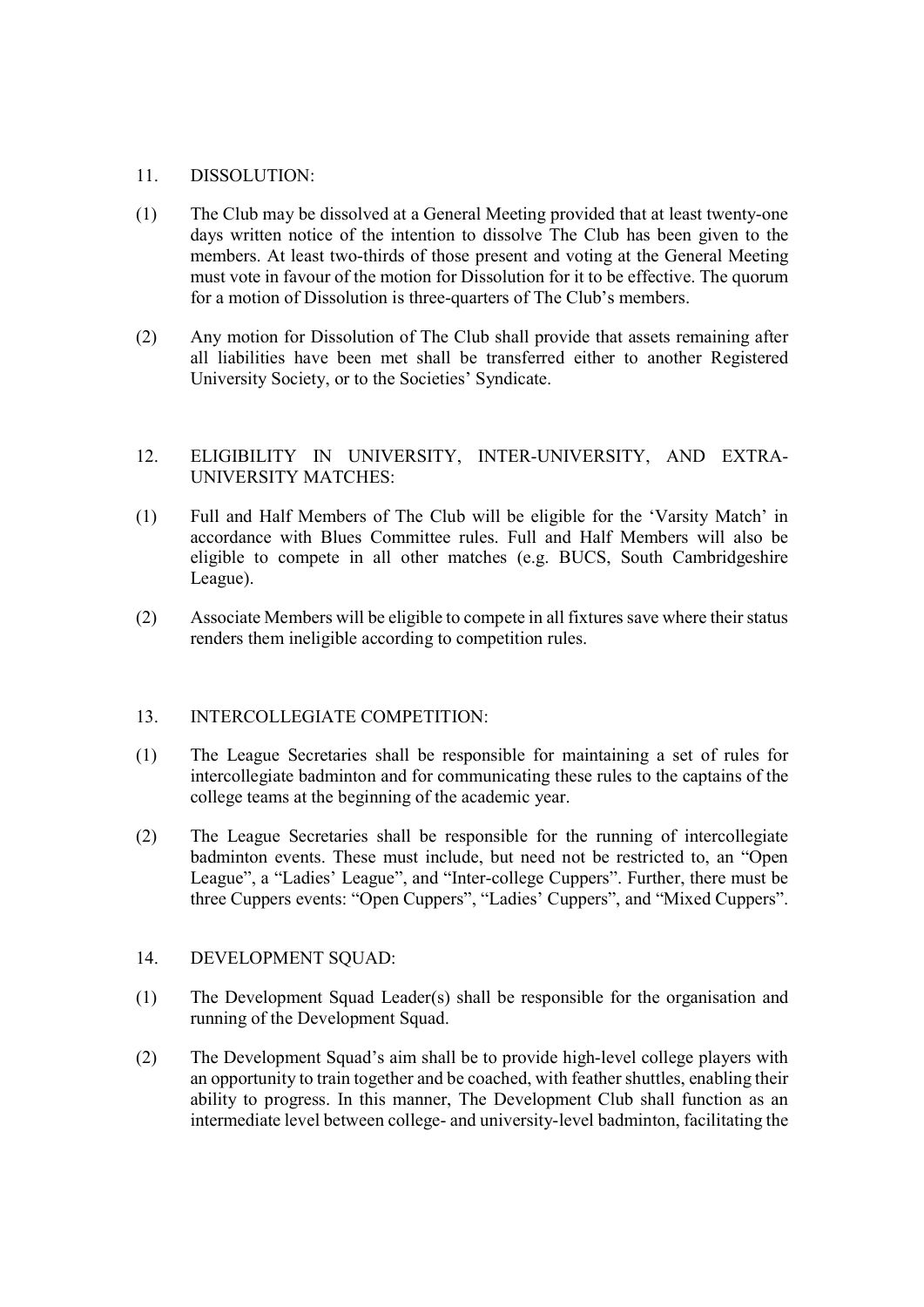progression of players from the former to the latter.

- (3) Development Squad Membership shall be open to fully matriculated members of The University who are not Members of The Club. Development Squad Membership does not affect the ability of a player to participate in college-level badminton. At least one-third of the Development Squad Members should be female.
- (4) The only people able to make offers of Development Squad Membership are the President and the Development Squad Leader(s). This may be through recommendation by the captain of a college badminton team or a Member of the Club. The Men's and Women's Captains are responsible for identifying players of a suitable standard at the trial session. Suitable players for whom there is insufficient space in The Development Squad shall be placed on a waiting list.
- (5) Training sessions shall be held approximately once per week during Michaelmas and Lent Full Terms. Training sessions will be coached by members of The Committee, following a training plan set out by The Development Squad Leader(s).
- (6) Development Squad Membership fees shall be determined by The Executive Committee in consultation with the Development Squad Leader(s). The fees shall reflect the number of training sessions and shall not be greater than Full Membership fees.
- (7) Development Squad Members are not entitled to attend The Club's AGM, but may offer suggestions via The Development Squad Leader(s).
- (8) Development Squad Members may be permitted to progress to Full Membership of The Club, at the recommendation of The Development Squad Leaders and with the approval of The Executive Committee and the appropriate Captain(s). In this eventuality, their fees shall be determined by the Executive Committee. The sum total of all fees payable to The Club by any one person in a given academic year shall never be less than 50% or more than 100% of Full Membership fees. .
- (9) The Development Squad may be dissolved at a General Meeting by a majority vote. The majority of the Committee must also vote in favour of dissolution.
- (9) Rules regarding Disciplinary Procedures in section 9 apply to The Development Squad.

#### 15. RESERVED MATTERS:

The following matters (the "Reserved Matters") require approval by the Senior Treasurer and at least two thirds of the Members voting at any general meeting at which any of the following matters require approval: